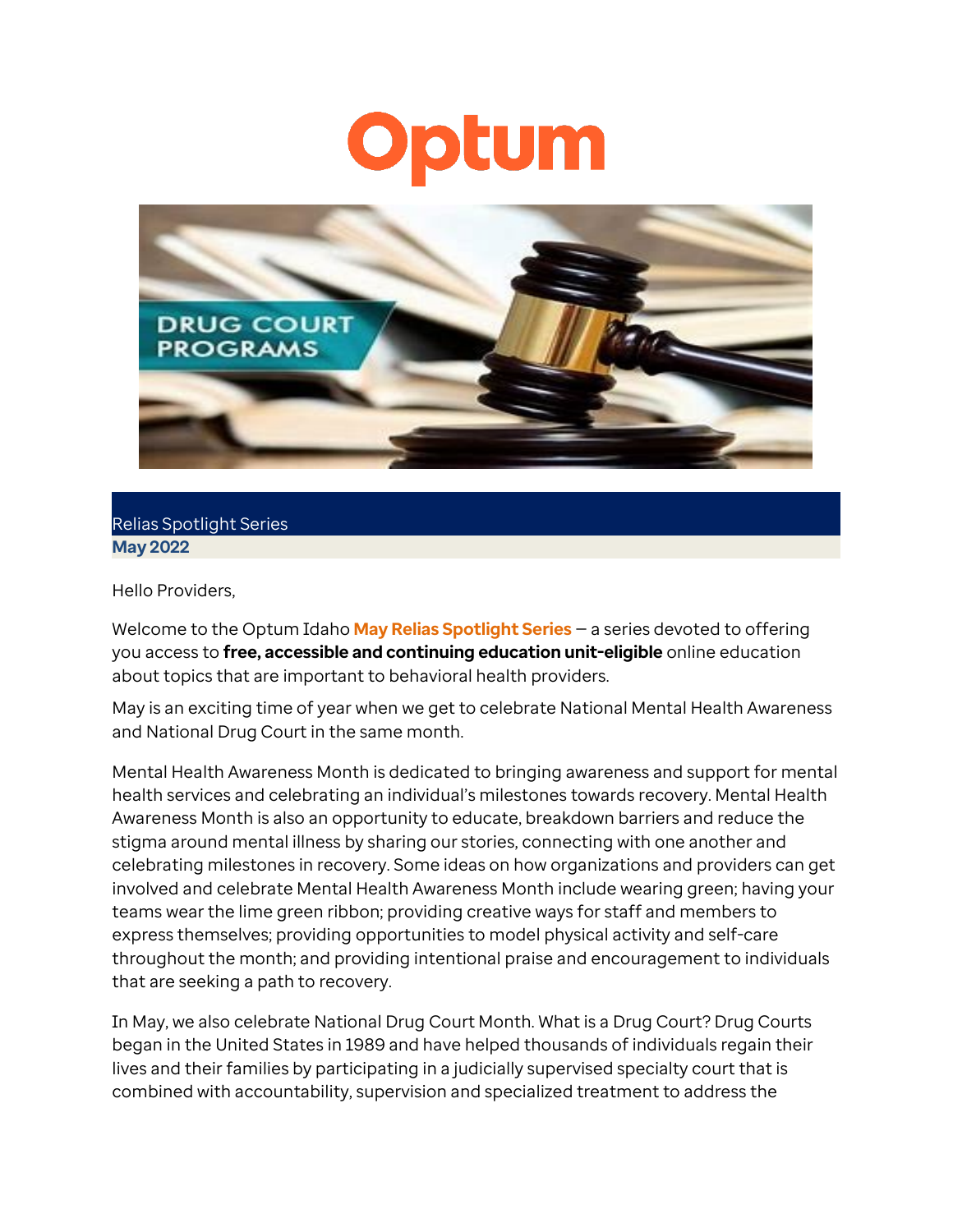underlining substance use and or mental health symptoms that lead to their involvement with the criminal justice system. Drug Courts serve as an alternative to jail and/or prison, treating the root causes of an individual's illness rather than being incarcerated and untreated, which leads to a revolving door in and out of the criminal justice system. Drug Courts have evolved over the last 33 years, but the 10 key components and drug court standards have remained the solid foundation for successful drug courts across the county. The 10 key components are as follows:

- Key Component #1: Drug courts integrate alcohol and other drug treatment services with justice system case processing.
- Key Component #2: Using a non-adversarial approach, prosecution and defense counsel promote public safety while protecting participants' due process rights.
- Key Component #3: Eligible participants are identified early and promptly placed in the drug court program.
- Key Component #4: Drug courts provide access to a continuum of alcohol, drug, and other related treatment and rehabilitation services.
- Key Component #5: Abstinence is monitored by frequent alcohol and other drug testing.
- Key Component #6: A coordinated strategy governs drug court responses to participants' compliance.
- Key Component #7: Ongoing judicial interaction with each drug court participant is essential.
- Key Component #8: Monitoring and evaluation measure the achievement of program goals and gauge effectiveness.
- Key Component #9: Continuing interdisciplinary education promotes effective drug court planning, implementation, and operations.
- Key Component #10: Forging partnerships among drug courts, public agencies, and community-based organizations generates local support and enhances drug court program effectiveness.

The Complete Defining Drug Courts: Ten Key Components document can be obtained at www.NADCP.org

During the month of May, Drug Courts, which is inclusive of all collaborative courts, across the United States celebrate and shed light that recovery is possible and treatment works! Drug Courts across the country hold celebratory events highlighting the successes of their drug courts, individuals in recovery share their lived experience and journey through recovery and some courts hold special graduation celebrations throughout the month.

Did you know, in the state of Idaho, we have 31 Felony Drug Courts, two Juvenile Mental Health Courts, four Juvenile Drug Courts, 11 Adult Mental Health Courts, three Misdemeanor Drug/DUI Courts, six DUI Courts, one Young Adult Drug Court, one Domestic Violence Court, two Child Protections Drug Courts and six Veterans Drug Courts.